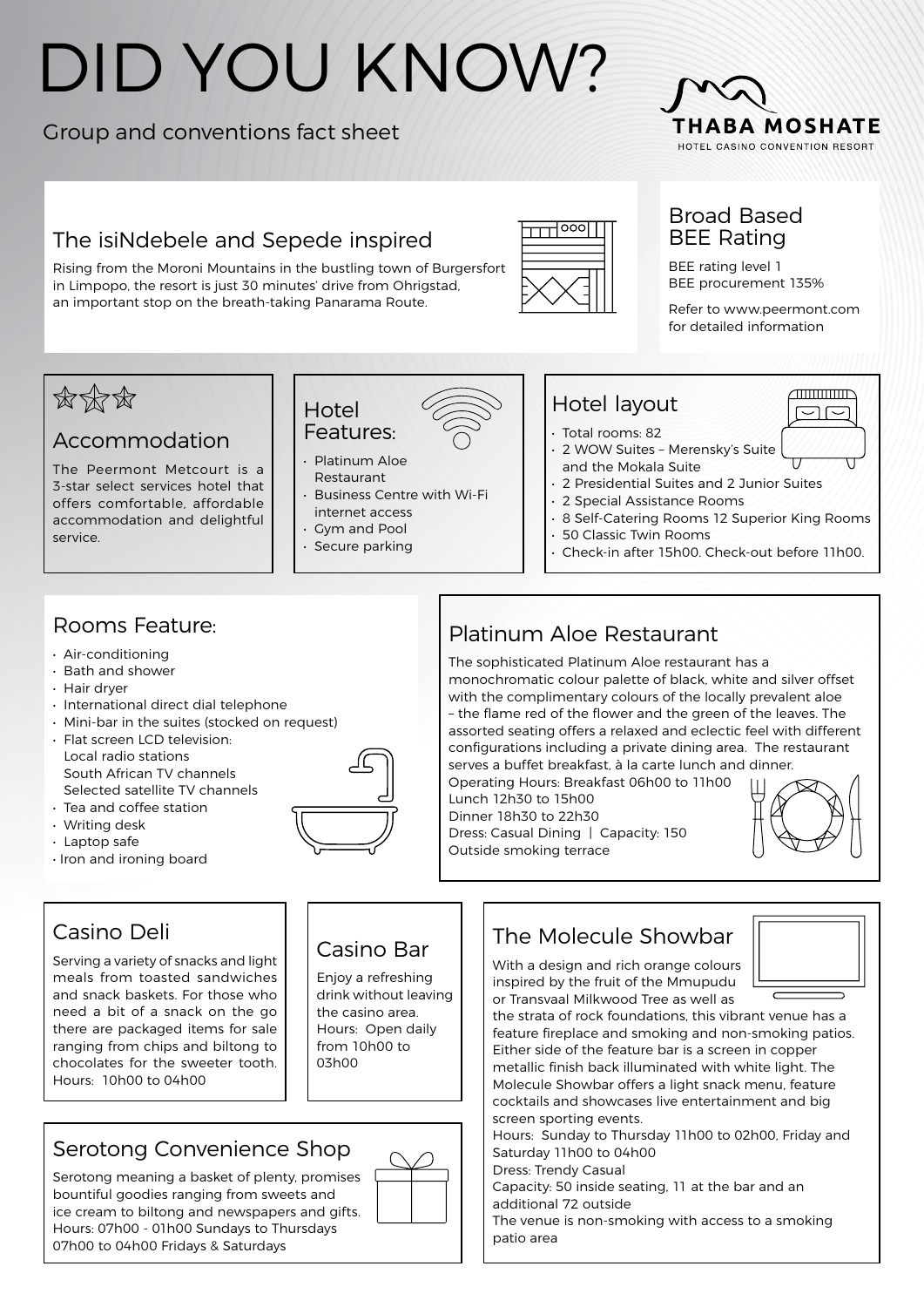## Kidzone Games Arcade



Kidzone is a well-lit, professionally supervised arcade offering the latest non-violent arcade games for guests

of all ages (an adult must accompany children under 12 years). Staff members professionally supervise the centre and are available to assist children in finding games well-suited for them. The arcade features a challenging assortment of video and arcade games for enthusiasts and novices alike, with an ever-changing video line-up. There is a small fee of R30 to have a great time and play to their heart's content. Hours - 12h00 to 22h00 Sundays to Thursdays. 10h00 to 00h00 Fridays and Saturdays

## Naledi Play Room

This childcare facility caters for all children between the ages of 2 to 12 years. Children can enjoy a carefree, safe and secure environment, whilst being cared for by trained personnel.

Hours - 12h00 to 22h00 Sundays to Thursdays 10h00 to 00h00 Fridays and Saturdays

#### Gym

The gym is situated in the hotel and features 2 treadmills, 2 cycle machines and 3 yoga mats.

## Swimming Pool

No lifeguard present, open from 08h00 – 18h00. Pool Towels available.

## Jogging Trail

A jogging trail has been mapped out around the property.

## General

#### **Accounts**

Accounts are payable by cash or credit card on presentation. We regret that we do not accept cheques unless they are bank cheques for the full amount, or prior arrangements have been made with the General Manager.

#### Animals

We regret that we do not allow animals in the resort (excepting guide dogs).

#### ATM's

An FNB, Standard Bank and a Cash Express Automated Teller Machine are situated at the entrance to the Casino.

#### Banks

All the major banks are located in Burgersfort with regular South African banking hours.

#### Credit Cards

We accept American Express, Master and Visa cards.

#### **Currency**

South African Rand (ZAR).

Government Tax Value Added Tax (VAT) is applicable.

Language English, Afrikaans and Northern Sotho (Ndebele).

#### Weather

The climate is usually warm and sunny in summer, September to May and chilly in winter, June - August. The rainy season is generally from December to March. Average day temperature: September to May 69.8°F – 82.4°F / 21°C - 28°C

June to August 42.8°F – 64.4°F / 8°C – 18°C

## Caring For Our Communities

At Peermont we firmly believe in improving the well-being of communities in which each of our casinos, hotels and resorts operate. This is achieved by the continual provision of financial assistance, skills training and investment support through the various Peermont Trusts and other Corporate Social Investment and Responsibility initiatives focused within three designated pillars - namely education and youth development, entrepreneurial development and community infrastructure.

## Casino

The Thaba Moshate casino comprises 160 slots and 11 tables. Of this, the Privé has 21 Slots and 3 Tables. There is also a small promotions stage, service bar, deli, non-smoking and smoking areas.



operate 24 hours a day and offer the latest in multi-line video and reel game products with denominations from 1c to R50 with a variety of progressive jackpots and Mysteries

#### Tables

Thaba Moshate offers a total of 6 American Roulettes, 1 Poker and 3 Blackjack tables in smoking and non-smoking areas. Tables from open from 11h00 until casino close

For the discerning player the Salon Privé offers 2 American Roulette tables and 1 Blackjack table with bets ranging from R50 to R5000.

## Conference And Banqueting Facilities

For meeting planners, Thaba Moshate offers the Ebandla Room catering for up to 108 delegates in cinema style, the Mmupudu Room and the 14-seater Seboi Boardroom.



The rooms feature the latest audio visual equipment and flexible lighting. Glazed doors allowing natural light into the Ebandla room which also opens out to the private garden courtyard, enabling pre- and post-assembly gathering. The pool area and pool bar, are ideally located for a cocktail function or post conference drink catering for up to 60 people.

There is also the Moremi tent platform which overlooks the resort offering spectacular views and is ideal for large events such as weddings, larger conferences and entertainment spectaculars. (The tent and outdoor equipment are hired in separately).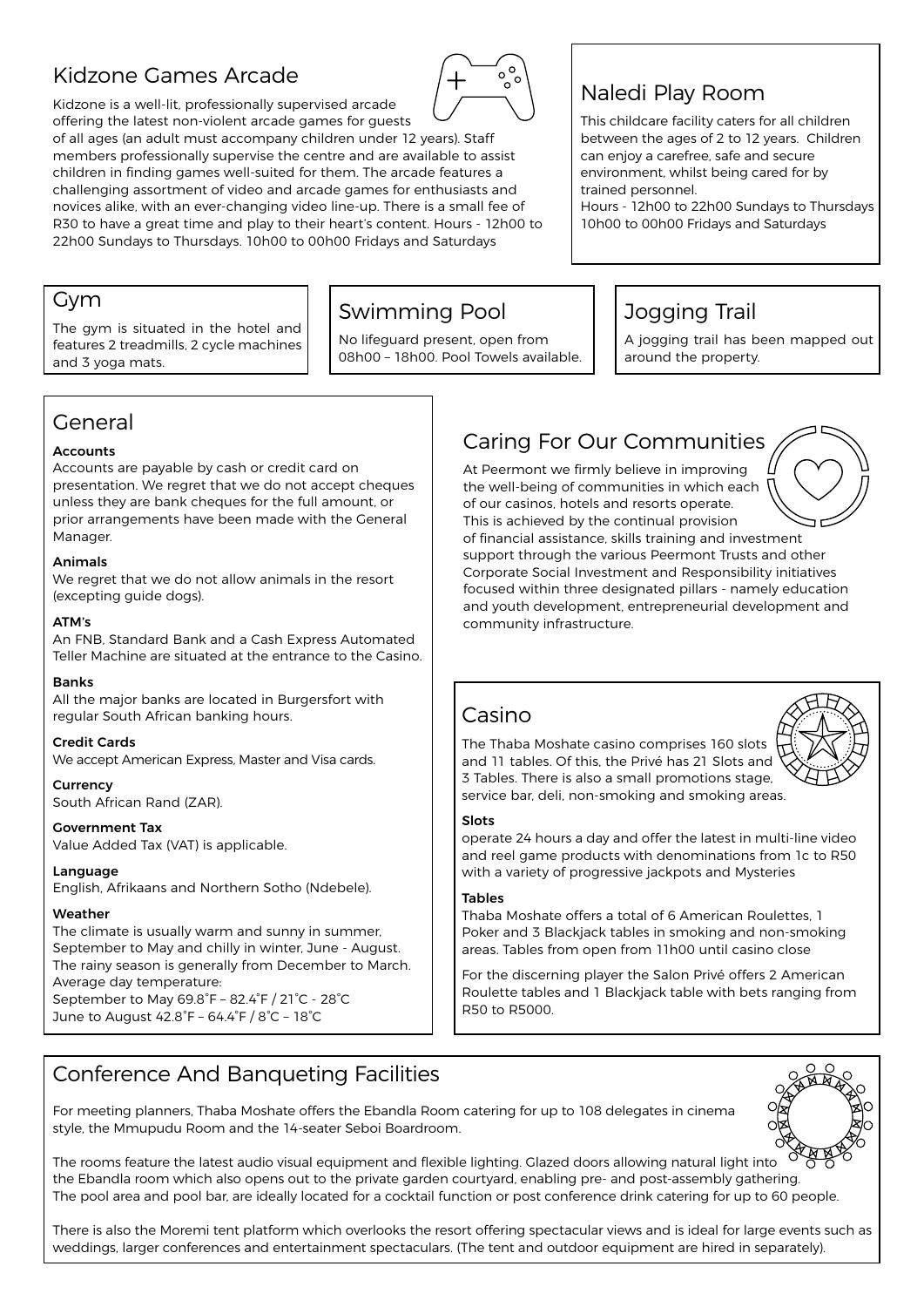## Seating And Capacity Information

|                      | Cocktail | Banquet | Cinema    | Schoolroom | U-Shape                       | Boardroom                 |
|----------------------|----------|---------|-----------|------------|-------------------------------|---------------------------|
|                      |          |         | ЮO<br>Oſ. |            | <b>REARRE</b><br><u>IMMMM</u> | <u>IMMMMIA</u><br>0000000 |
| Ebandla Room         | 140      | 90      | 108       | 108        | 56                            | N/A                       |
| Seboi Boardroom      | N/A      | N/A     | N/A       | N/A        | 18                            | 14                        |
| Mmupudu Room         | 100      | 80      | 50        | 60         | 42                            | N/A                       |
| Pool Area            | 60       | N/A     | N/A       | N/A        | N/A                           | N/A                       |
| Moremi Tent Platform | N/A      | 1500    | N/A       | N/A        | N/A                           | N/A                       |

The above seating styles are applicable for wall to wall seating only. They do not include technical equipment or staging.

## Attractions

## The Panorama Route



One breathtaking view after another – that's South Africa's famous Panorama Route, where you'll experience mountains, sky, forests

and the truly impressive Blyde River Canyon, one of the world's largest canyons. The route also includes Graskop, Hazyview, Pilgrims Rest, Sabie and Ohrigstad which is just 20kms from Burgersfort.

## Chrome Golf Course

The 9-hole parkland style Chrome Golf Course in Tubatse has been voted as one of the top 10 courses in Mpumalanga. This picturesque woodlands-style course has beautifully landscaped indigenous gardens frequented by bird and wildlife.

## Tubatse Crossing Shopping Centre

Tubatse Crossing is located at the intersection of the R37 and R555 in Burgersfort and is a 45 000 m<sup>2</sup> regional shopping centre with over 90 shops. The centre is anchored by Edgars, Game, Pick 'n Pay, Shoprite and Woolworths. National tenants include The Foschini Group, Mr Price Group, Truworths, Pepkor and other Edcon brands. They are supported by a full range of furniture, home décor, healthcare, footwear and restaurants. There is also a full range of banking services available.